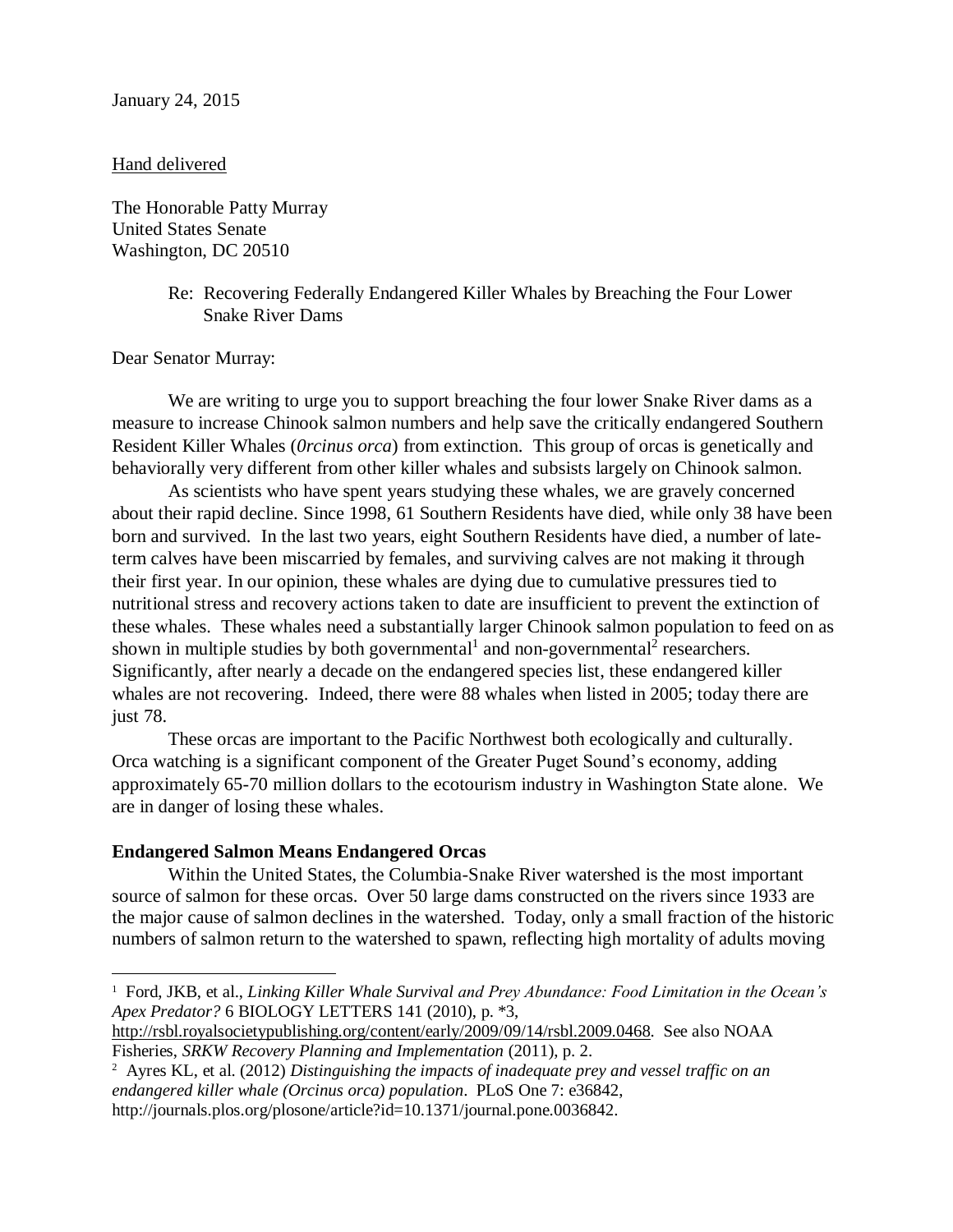The Honorable Patty Murray January 24, 2015 Page 2 of 4

 $\overline{a}$ 

upstream and juveniles moving downstream. Thirteen salmon and steelhead populations now face extinction and are listed under the Endangered Species Act (ESA).<sup>3</sup> The ESA requires the federal government to recover these salmon species. For the Snake River in particular, both old and new research points in one direction - the dams are a major cause of decline of the salmon runs.<sup>4</sup> The four lower Snake River dams, constructed in the 1960s and 1970s, are obstructing 140 miles of prime salmon migration waterways. The low survival rates of salmon passing over these dams is well documented. All Snake River salmon runs are now listed under the ESA, including the Chinook salmon needed by the orcas.

For millennia the Southern Resident orcas have depended on Chinook salmon from the Columbia River, which once produced millions of Chinook annually, supporting a rich ecosystem that included both killer whales and humans. In fact, according to NOAA Fisheries, *"[p]erhaps the single greatest change in food availability for resident killer whales since the late 1800s has been the decline of salmon from the Columbia River basin*."<sup>5</sup> In 1992, both fall run and spring/summer-run Snake River Chinook were listed as threatened under the ESA.<sup>6</sup> By 1999 Columbia River fall Chinook were also listed as threatened while the spring-run Chinook, which had collapsed to near extinction, warranted the highest listing as endangered.<sup>6</sup> As the Columbia-Snake River Chinook have declined, so too have the Southern Resident killer whales.

The Southern Residents can be found in the coastal waters of the Northeast Pacific Ocean more than half the year.<sup>7</sup> Research conducted over the last decade shows that Columbia-Snake River Chinook continue to be crucial to the Southern Residents' continued existence. The whales appear to be especially reliant on the Snake River's nutrient rich, high fat content early spring-run Chinook.<sup>8</sup> Significantly, recent studies conducted by NOAA indicate that the Southern Residents' visits to the coastal waters off Westport, Washington and the mouth of the Columbia River coincide with high concentrations of spring Chinook salmon.<sup>9</sup>

As indicated, these amazing whales are in trouble. In the last two years alone the endangered orca population has declined 10%. Every birth and death matters in a population as

<sup>&</sup>lt;sup>3</sup> NOAA Fisheries, (2014) Federal Columbia River Power System Biological Opinion,

[http://www.westcoast.fisheries.noaa.gov/fish\\_passage/fcrps\\_opinion/federal\\_columbia\\_river\\_power\\_syst](http://www.westcoast.fisheries.noaa.gov/fish_passage/fcrps_opinion/federal_columbia_river_power_system.html) [em.html.](http://www.westcoast.fisheries.noaa.gov/fish_passage/fcrps_opinion/federal_columbia_river_power_system.html)

<sup>4</sup> See e.g., Nat'l Wildlife Fed'n v. Nat'l Marine Fisheries Serv., 839 F. Supp. 2d 1117, 1131 (D. Or. 2011) ("[T]here is ample evidence in the record that indicates that the operation of the FCRPS causes substantial harm to listed salmonids. . . . NOAA Fisheries acknowledges that the existence and operation of the dams accounts for most of the mortality of juveniles migrating through the FCRPS.")

<sup>&</sup>lt;sup>5</sup> NOAA, SRKW Recovery Plan Recovery Plan for Southern Resident Killer Whales, (Orcinus orca), National Marine Fisheries Service, Northwest Region, Seattle, Washington (January 2008), p. II-82. 6 U.S. Fish and Wildlife Service. Species profile for Chinook Salmon (*Oncorhynchus tshawytscha*),

[http://ecos.fws.gov/speciesProfile/profile/speciesProfile?spcode=E06D.](http://ecos.fws.gov/speciesProfile/profile/speciesProfile?spcode=E06D)<br><sup>7</sup> See 134 J. Acoust. Soc. Am. 5, Hanson et al., Assessing the Coastal Occurrence of Endangered Killer Whales Using Autonomous Passive Acoustic Recorders (November 2013), 3486,

<http://oceanwidescience.org/cms/wp-content/uploads/2014/12/Hanson-et-al-2013.pdf> (on average the Southern Residents occur in inland waters less than half of the days each year.)

<sup>&</sup>lt;sup>8</sup> Ayres KL, et al., supra, [http://journals.plos.org/plosone/article?id=10.1371/journal.pone.0036842.](http://journals.plos.org/plosone/article?id=10.1371/journal.pone.0036842) <sup>9</sup> Northwest Fisheries Science Center, NOAA Fisheries. 2013 Southern Resident Killer Whale Satellite Tagging, [http://www.nwfsc.noaa.gov/research/divisions/cb/ecosystem/marinemammal/satellite\\_tagging/blog.cfm.](http://www.nwfsc.noaa.gov/research/divisions/cb/ecosystem/marinemammal/satellite_tagging/blog.cfm)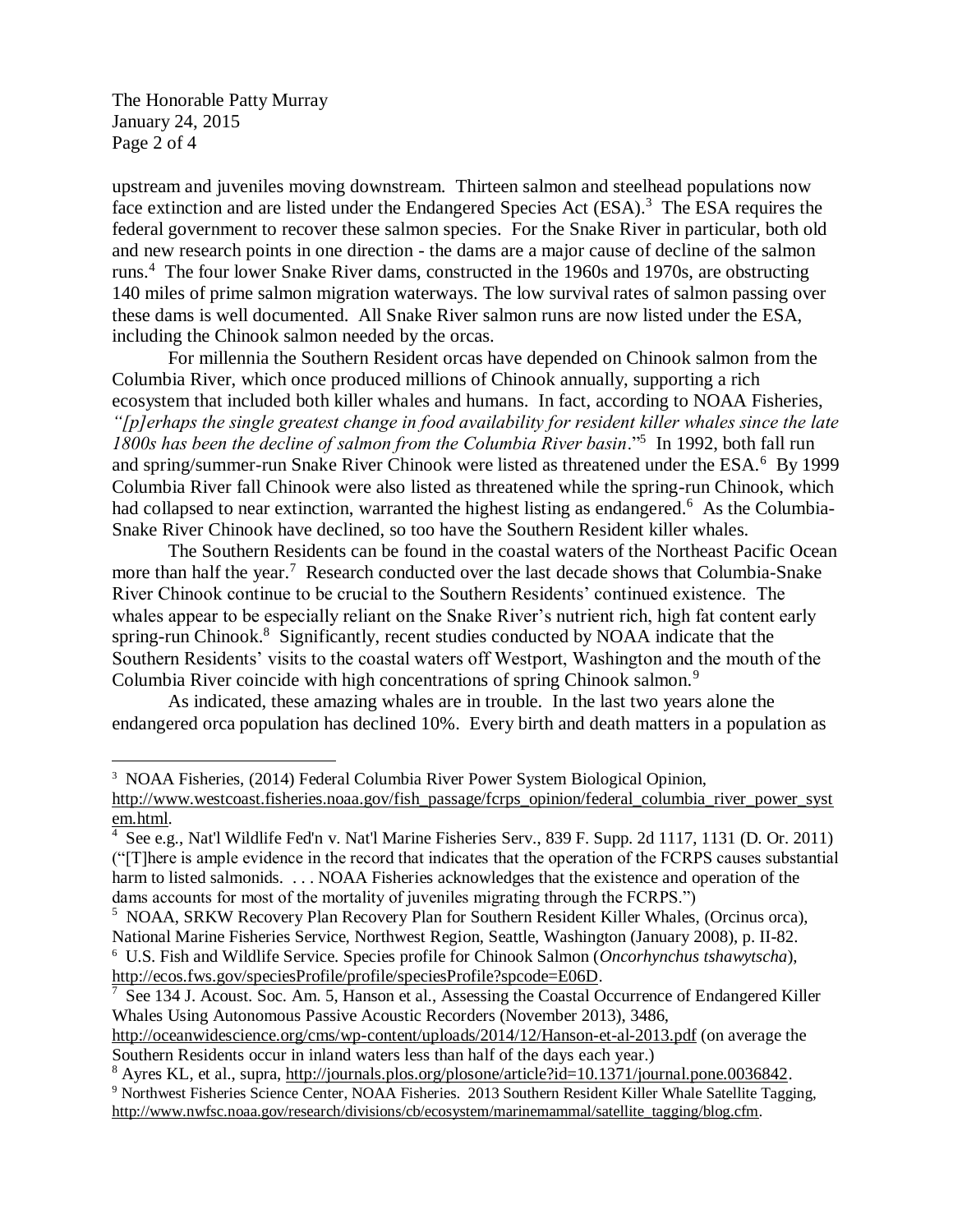The Honorable Patty Murray January 24, 2015 Page 3 of 4

small as the Southern Residents. *"[A]ny action that is likely to hinder the reproductive success or result in serious injury or mortality of a single individual is likely to appreciably reduce the survival and recovery of the [Southern Resident Killer Whales]*."<sup>10</sup> The death of four Southern Resident killer whales in 2014 highlights a disturbing trend. The October death of a seven week old calf was a serious blow to this population of whales. Then, in December 2014, a female (J32) died carrying a full term calf. At 18 years, J32 was just entering her reproductive prime and was expected to contribute three to four calves to the SRKW population over her lifetime. Her necropsy results are pending. With her loss, the likelihood of extinction of this population increased. No new calf has survived since September 2012. There should be at least two to three calves born each year if the Southern Resident population is to survive, with more births necessary for the population to recover.

## **Recovery Measures Are Not Working**

The federal government, through NOAA Fisheries, has a legal obligation to recover the populations of ESA listed salmon and orcas.<sup>11</sup> Still, after 23 years on the endangered species list, Chinook salmon runs on the Snake River are barely surviving, not recovering. It is clear NOAA's recovery measures are not working for either salmon or the killer whales. In fact, a federal court has thrown out NOAA's salmon recovery plan repeatedly for violating the Endangered Species Act, remanding with orders to rewrite the plan to include measures that will permit the Columbia-Snake River watershed salmon to recover.<sup>12</sup> Again and again the court has directed the federal agencies to consider removing the four lower Snake River dams. Yet to date, they have failed to do so.

## **To Recover Endangered Salmon and Killer Whales, Dam Breaching Is Required**

It is clear that breaching the four federal dams on the lower Snake River is the major step needed to avert extinction of the Snake's salmon and to restore access of salmon and steelhead to 15 million acres of cooler, high-elevation watershed. This would substantially increase spawning habitat for Snake River Chinook and greatly increase the availability of a critical food source for the endangered Southern Resident orcas.

The recovery of Southern Resident Killer Whales depends on abundant salmon. This will be impossible to provide without restoring productivity to the Columbia-Snake River watershed. Breaching the four lower Snake River dams is the single most likely measure to restore the abundant Chinook salmon runs the whales need to recover. No other action under consideration has the potential to increase the SRKW population to a level where they could be down-listed to threatened or removed from the ESA completely. For these reasons we urge you to support breaching the four lower Snake River dams.

 $\overline{a}$ 

<sup>&</sup>lt;sup>10</sup> NOAA/NMFS, *Coordinated Long-term Operation of the Central Valley Project (CVP) and State Water Project (SWP) Biological Opinion* (2009), p. 54.

 $11$  In addition, the Army Corps of Engineers is required to review federal dam operations when advisable, to improve the quality of the environment in the overall public interest. 33 U.S.C. **§** 549a.

<sup>12</sup> See, e.g., *Nat'l Wildlife Fed'n v. Nat'l Marine Fisheries Serv*., 839 F. Supp. 2d at 1122-1123, 1129-

<sup>1132 (</sup>summarizing the history of the litigation).